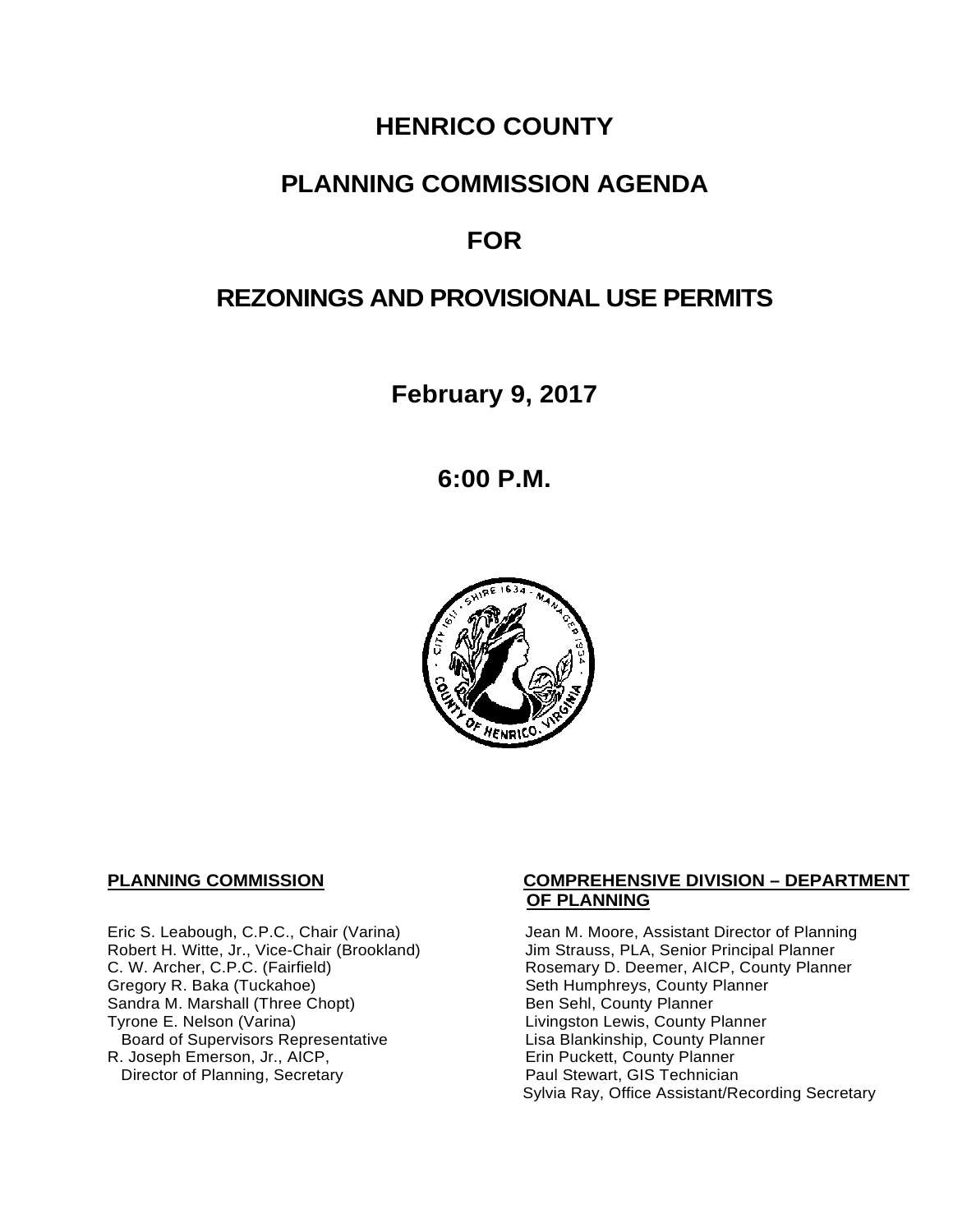### **PLANNING COMMISSION REZONING MEETING FINAL AGENDA FEBRUARY 9, 2017**

#### **BEGINNING AT 5:15 P.M.**

#### **DINNER AND WORK SESSION:**

County Manager's Conference Room. The Commission will continue their review and discussion of the Planning Commission Rules and Regulations.

**BEGINNING AT 6:00 P.M.**

**CALL TO ORDER:**

**PUBLIC HEARING ON CAPITAL IMPROVEMENTS PROGRAM:** Public Hearing to consider the FY 2017-18 through FY 2021-22 Capital Improvements Program. **Approved**

**BEGINNING AT 7:00 P.M.**

**WELCOME:**

**PLEDGE OF ALLEGIANCE:**

**RECOGNITION OF NEWS MEDIA:**

**CALL TO ORDER:**

**REQUESTS FOR WITHDRAWALS AND DEFERRALS: (1); (0)**

**REQUESTS FOR EXPEDITED ITEMS: (0)**

**CASES TO BE HEARD: (4)**

### **TUCKAHOE:**

**PUP2017-00007 James W. Theobald for Sarah Love:** Request for a Provisional Use Permit under Sections 24-55(h), 24-120, and 24-122.1 of Chapter 24 of the County Code to allow extended hours of operation of a fitness center on part of Parcel 761-731-9193 located on the north line of Huguenot Road (State Route 147) approximately 640' west of

**February 10, 2017**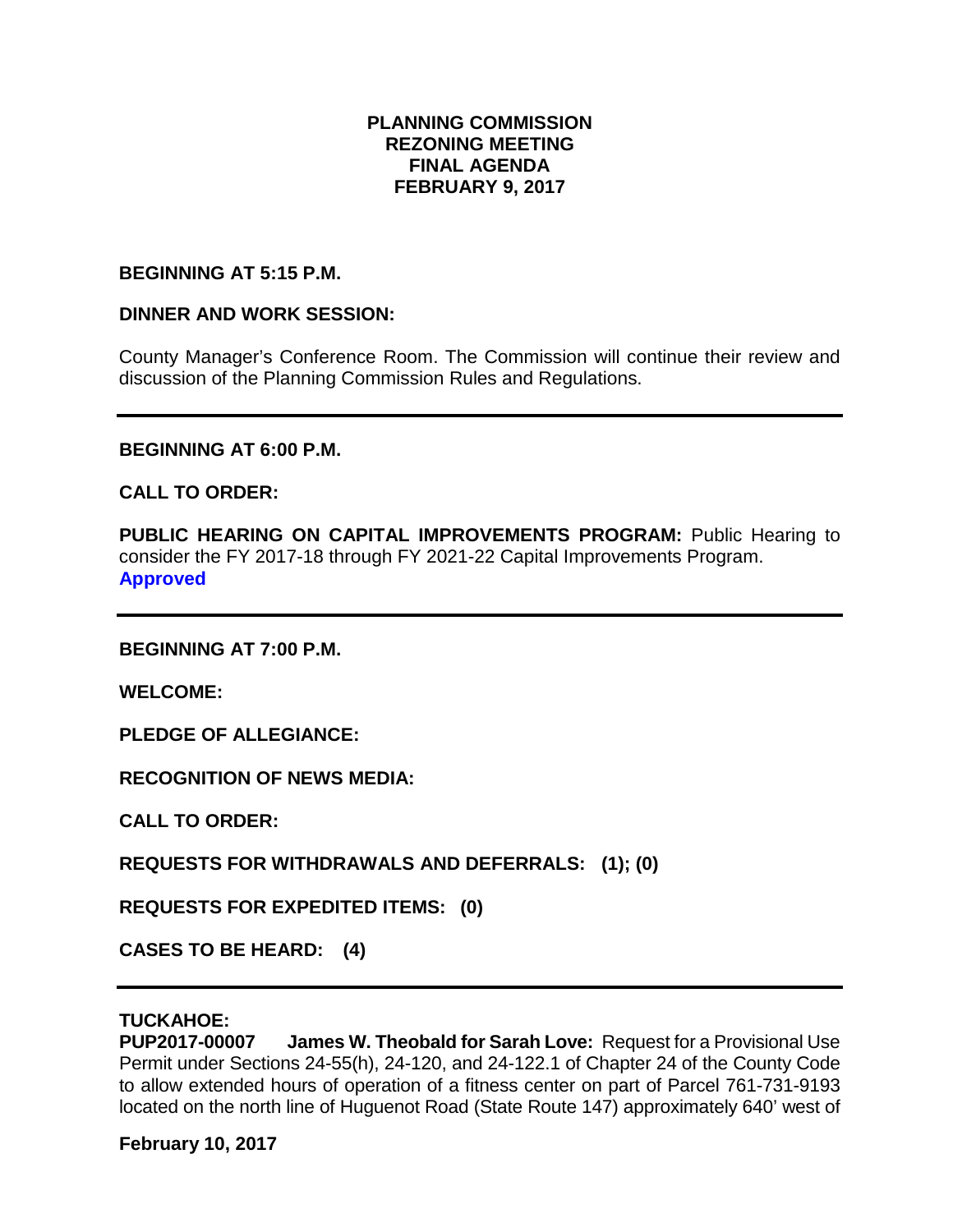its intersection with River Road. The existing zoning is B-1 Business District. The 2026 Comprehensive Plan recommends Commercial Concentration. **Staff – Erin Puckett Recommended for Approval**

#### **BROOKLAND:**

None.

#### **VARINA:**

**REZ2017-00007 Henry S. During:** Request to rezone from B-3 Business District to R-3 One-Family Residence District Parcel 825-720-6242 containing .2376 acres located at the west line of E. Nine Mile Road (State Route 33) approximately 150' north of its intersection with Elsing Green Way. The applicant proposes a single-family residence. The use will be controlled by zoning ordinance regulations. The 2026 Comprehensive Plan recommends Suburban Residential 2, density should not exceed 3.4 units per acre. The site is in the Enterprise Zone and the Airport Safety Overlay District. **Staff – Ben Sehl (Withdrawn by Applicant)**

**Withdrawn** 

# **FAIRFIELD:**

**Moe Morris for Chuckey's Bodega: Request for a Provisional Use** Permit under Sections 24-58.2(a), 24-120, and 24-122.1 of Chapter 24 of the County Code to allow extended hours of operation of a convenience market on part of Parcel 811-724- 6037 located at the northeast intersection of Nine Mile Road (State Route 33) and Kenway Avenue. The existing zoning is B-2 Business District. The 2026 Comprehensive Plan recommends Commercial Concentration. The site is in the Enterprise Zone and the Airport Safety Overlay District. **Staff – Ben Sehl**

**Recommended for Denial**

### **THREE CHOPT:**

**REZ2017-00006 James W. Theobald for WAM Associates, LLC:** Request to conditionally rezone from O-3C Office District (Conditional) to UMUC Urban Mixed Use District (Conditional) Parcel 747-761-9275 containing 4.081 acres located at the southeast intersection of Innslake Drive and Dominion Boulevard. The applicant proposes a mixeduse development of residential apartments and office uses. The uses will be controlled by zoning ordinance regulations and proffered conditions. The 2026 Comprehensive Plan recommends Urban Mixed-Use. The site is in the Innsbrook Redevelopment Overlay District. **Staff – Livingston Lewis**

**(Deferred to the February 22, 2017 Meeting)**

**PUP2017-00004 James W. Theobald for WAM Associates, LLC:** Request for a Provisional Use Permit Under Sections 24-32.1(a)(n)(s)(t)(v)(z) and (aa), 24-120 and 24- 122.1 of Chapter 24 of the County Code to allow for the following on Parcel 747-761-9275: outdoor vending; parking garages without ground floor retail uses; heights greater than 60'; density greater than 30 dwelling units per acre; open space less than 20%; commercial or office square footage less than 25% of total square footage; for-lease multifamily